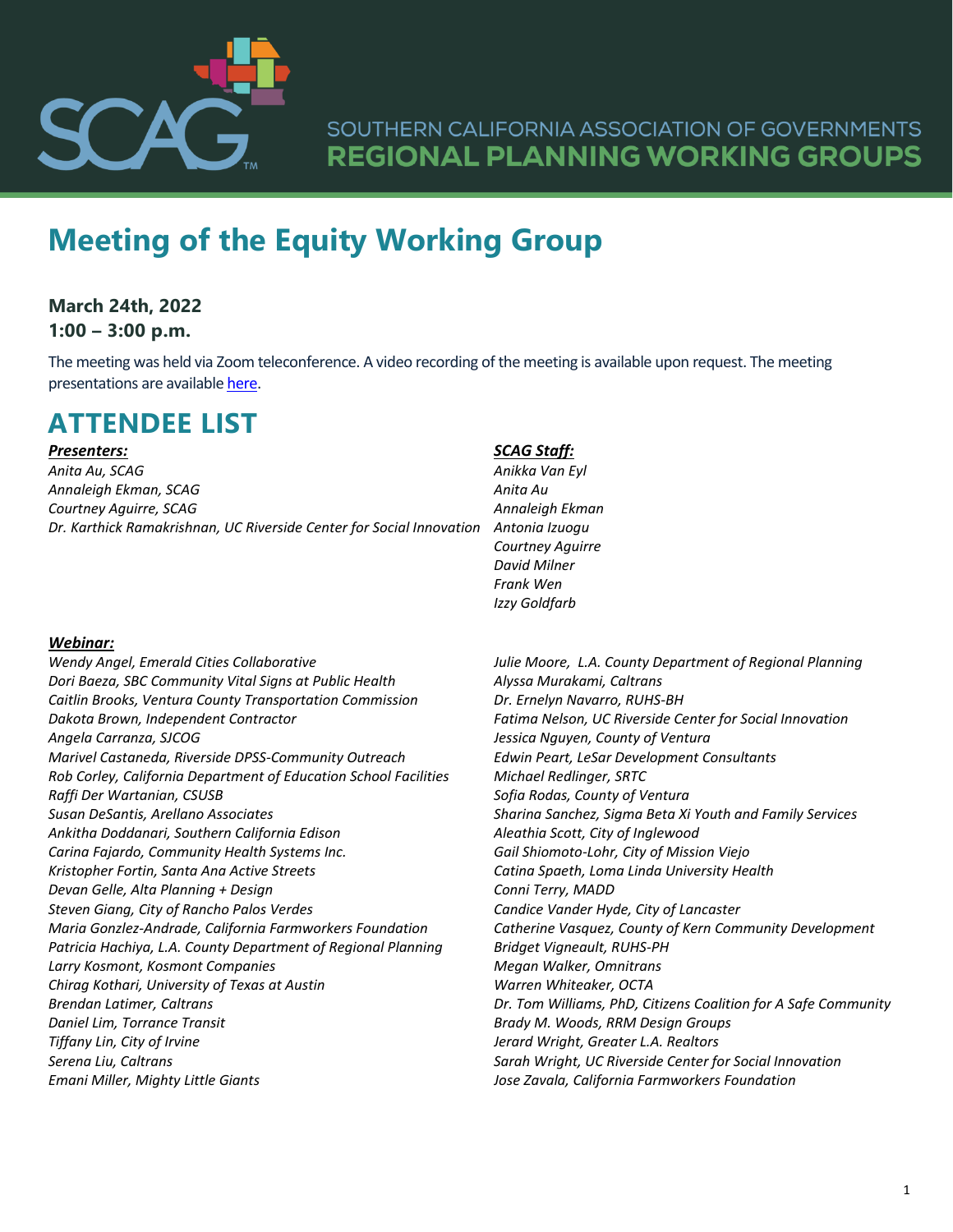

# **MEETING SUMMARY**

## **WELCOME & INTRODUCTIONS**

Courtney Aguirre, Program Manager, Southern California Association of Governments(SCAG) [| aguirre@scag.ca.gov](mailto:aguirre@scag.ca.gov)

Courtney Aguirre welcomed all participants.

## **CENTER FOR SOCIAL INNOVATION AT UCR: FRAMEWORKS FOR ACTION ON INCLUSION AND ENGAGEMENT**

Karthick Ramakrishnan, Professor at UC Riverside and Founder of Center for Social Innovation | [karthick.ramakrishnan@ucr.edu](mailto:karthick.ramakrishnan@ucr.edu)

#### Presentation Summary:

Professor Karthick Ramakrishnan highlighted a few frameworks the Center for Social Innovation has been working on related to inclusion and engagement. Using social science as a tool, the Center for Social Innovation at UC Riverside highlights challenges and solutions for Inland Empire, California, and the country as catalysts for change.

In Summer 2018, the Center for Social Innovation had a non-profit capacity building summer institute that helped discover "the power of using expertise to create something new that people hadn't seen before." They created a curriculum that revolved around Data, Narrative and Action (DNA Framework), the foundations essential to propel applied research towards action.

Professor Ramakrishnan shared a set of recommendations aligned with the DNA Framework, starting with data recommendations. These included disaggregating data by gender and race/ethnicity, and especially for Asian American, the Native Hawaiian and Pacific Islander populations, presenting county-level data, and using more effective visualizations, perhaps aided by index measures of disparity to enhance understanding. The Standardized Measures of Equity and Inequity (SME and SMI) use the Hoover Index measure of disparity to measure population-based equity from a scale of 0 (no equity or no inequity) to 100 (full equity or extreme inequity). Professor Ramakrishnan stated that we need more accurate, inclusive and aspirational regional and county narratives as well as intentional, strategic and enduring actions (e.g., equitable education and workforce development; equitable access to health care, and lending, entrepreneurship support).

Professor Ramakrishnan introduced the Systems Change Framework, applied to racial equity, that prioritizes mental models, community voices, and shared values. Common ground is essential to some points of agreement from various stakeholders that help push solutions forward. The Ready to RISE Framework for Project and Programs contains broad concepts of Readiness, Resilience, Inclusion, Sustainability, and Equity and scales with "Readiness."

To learn more about Center for Social Innovation's Frameworks for Action, visit:<https://socialinnovation.ucr.edu/frameworks>

Professor Ramakrishnan briefly introduced California 100: Vision & Strategy for the Next Century, a long-range visioning and planning roadmap for the next one hundred years for the ideal California we want to see and build. California 100 launched March 29, 2022, with thirteen planned reports related to the future of housing, transportation, energy and environment, advanced technology, and more. The core values are innovation, resilience, inclusion, sustainability, and equity.

To learn more about California 100, visit[: https://california100.org/.](https://california100.org/)

#### Questions and Answers:

**Comment:** The Calfironia 100 timeframe is aspirational and impressive.

**Response:** The statewide effort takes into account what we want to see in the future seeing the present challenges we are facing now, particularly for communities of color. Considering the 2- and 4-year political cycles and the quarterly cycles of publicly-traded corporations, a 100-year timeframe is very far out; this project explores the question of "how do we build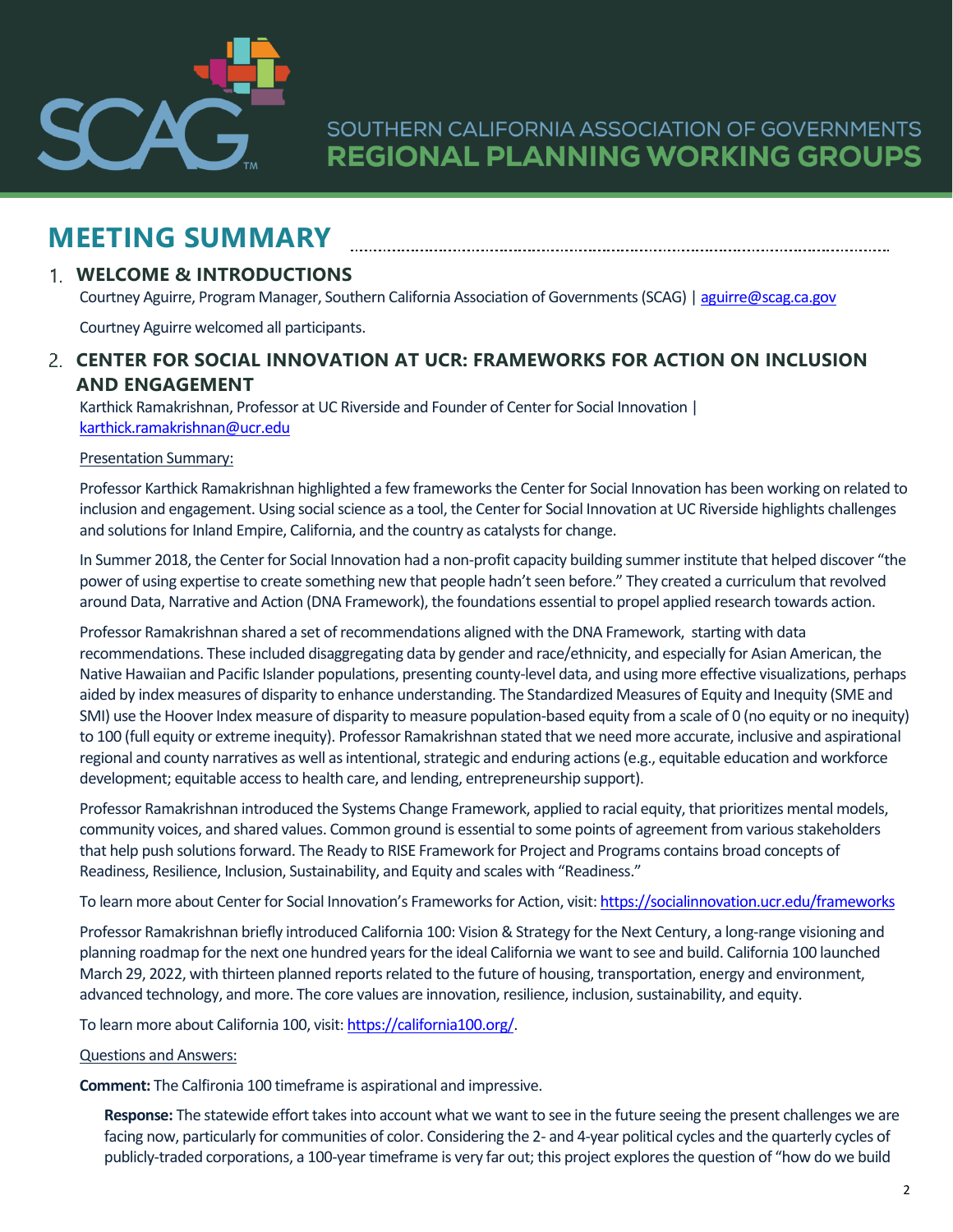

insulation to keep us on track for those long-term visions?" This project attempts to identify a vision (the summit of a mountain), routes (trails) towards that vision, noting the obstacles (bears, fires, landslides) that we can prepare forto ensure that everyone is able to make it to the summit.

**Question:** Any suggestions on how to create regional narratives that are sensitive to the wide range of experience in our region? Have you seen effective examples of regions or counties that have created a successful narrative?

**Answer:** It makes sense to talk about the whole as well as individuals within it (e.g., Inland Empire vs Coastal California). Building a narrative will depend on what questions we're trying to answer. California has institutional complexity; it makes sense to have different level of governments, but issues don't happen neatly within jurisdictional boundaries. How do we create a governance that is responsive and flexible to issues? How we can make functional federalism?

## **EQUITY RESOURCE GUIDE**

Courtney Aguirre, Program Manager, SCAG [| aguirre@scag.ca.gov](mailto:aguirre@scag.ca.gov)

#### Presentation Summary:

Courtney highlighted the Equity Resource Guide, developed to support local practitioners who may need guidance on advancing equity. The Equity Resource Guide is an evolving collection of examples of equity efforts at the local, state and national level, meant to share best practices, and encourage collaboration and implementation of equitable planning practices and approaches. The guide aligns with the SCAG'S Racial Equity Framework, using the three overarching strategies to group types of resources: Listen & Learn, Engage & Co-Power, and Integrate and Institutionalize.

Review SCAG's Equity Resource Guide at: [https://scag.ca.gov/sites/main/files/file-attachments/scag-equity-resource](https://scag.ca.gov/sites/main/files/file-attachments/scag-equity-resource-guide_final.pdf?1648056748)[guide\\_final.pdf?1648056748](https://scag.ca.gov/sites/main/files/file-attachments/scag-equity-resource-guide_final.pdf?1648056748)

If you have questions or comments on the Equity Resource Guide, please contact Courtney Aguirre a[t aguirre@scag.ca.gov.](mailto:aguirre@scag.ca.gov)

### **SCAG CONNECT SOCAL GOALS AND PERFORMANCE MEASURES**

Courtney Aguirre, Program Manager, SCAG [| aguirre@scag.ca.gov](mailto:aguirre@scag.ca.gov)

#### Presentation Summary:

Courtney introduced the Connect SoCal 2024, SCAG's next long-range plan with a 2050 horizon year. SCAG is currently seeking feedback on the working drafts of the vision statement, goals, and performance measures through April 30, 2022.

Please share feedback by completing these fillable forms and emailing them to Sarah Dominguez [\(dominguezs@scag.ca.gov\)](mailto:dominguezs@scag.ca.gov) or Courtney Aguirre [\(aguirre@scag.ca.gov\)](mailto:aguirre@scag.ca.gov):

Vision and Goals[: https://scag.ca.gov/sites/main/files/file-attachments/connect-socal-2024-draft-goals](https://scag.ca.gov/sites/main/files/file-attachments/connect-socal-2024-draft-goals-vision.pdf?1644350374&utm_source=SCAG+Community&utm_campaign=60418a4d53-CONNECT_SOCAL_2022_03_01&utm_medium=email&utm_term=0_d8c0406cae-60418a4d53-1301168566)[vision.pdf?1644350374&utm\\_source=SCAG+Community&utm\\_campaign=60418a4d53-](https://scag.ca.gov/sites/main/files/file-attachments/connect-socal-2024-draft-goals-vision.pdf?1644350374&utm_source=SCAG+Community&utm_campaign=60418a4d53-CONNECT_SOCAL_2022_03_01&utm_medium=email&utm_term=0_d8c0406cae-60418a4d53-1301168566) [CONNECT\\_SOCAL\\_2022\\_03\\_01&utm\\_medium=email&utm\\_term=0\\_d8c0406cae-60418a4d53-1301168566](https://scag.ca.gov/sites/main/files/file-attachments/connect-socal-2024-draft-goals-vision.pdf?1644350374&utm_source=SCAG+Community&utm_campaign=60418a4d53-CONNECT_SOCAL_2022_03_01&utm_medium=email&utm_term=0_d8c0406cae-60418a4d53-1301168566)

Performance Measures[: https://scag.ca.gov/sites/main/files/file-attachments/connect-socal-2024-draft-performance](https://scag.ca.gov/sites/main/files/file-attachments/connect-socal-2024-draft-performance-measure.pdf?1644350297&utm_source=SCAG+Community&utm_campaign=60418a4d53-CONNECT_SOCAL_2022_03_01&utm_medium=email&utm_term=0_d8c0406cae-60418a4d53-1301168566)[measure.pdf?1644350297&utm\\_source=SCAG+Community&utm\\_campaign=60418a4d53-](https://scag.ca.gov/sites/main/files/file-attachments/connect-socal-2024-draft-performance-measure.pdf?1644350297&utm_source=SCAG+Community&utm_campaign=60418a4d53-CONNECT_SOCAL_2022_03_01&utm_medium=email&utm_term=0_d8c0406cae-60418a4d53-1301168566) [CONNECT\\_SOCAL\\_2022\\_03\\_01&utm\\_medium=email&utm\\_term=0\\_d8c0406cae-60418a4d53-1301168566](https://scag.ca.gov/sites/main/files/file-attachments/connect-socal-2024-draft-performance-measure.pdf?1644350297&utm_source=SCAG+Community&utm_campaign=60418a4d53-CONNECT_SOCAL_2022_03_01&utm_medium=email&utm_term=0_d8c0406cae-60418a4d53-1301168566)

SCAG is sharing the draft goals and performance measures with Regional Planning Working Groups through April 2022. In June 2022, the draft goals and performance measures will be shared with the SCAG's Policy Committees.

Questions and Answers:

**Comment**: Suggest transportation be a tool for equity.

**Question:** How about achieving State Air Quality Requirements?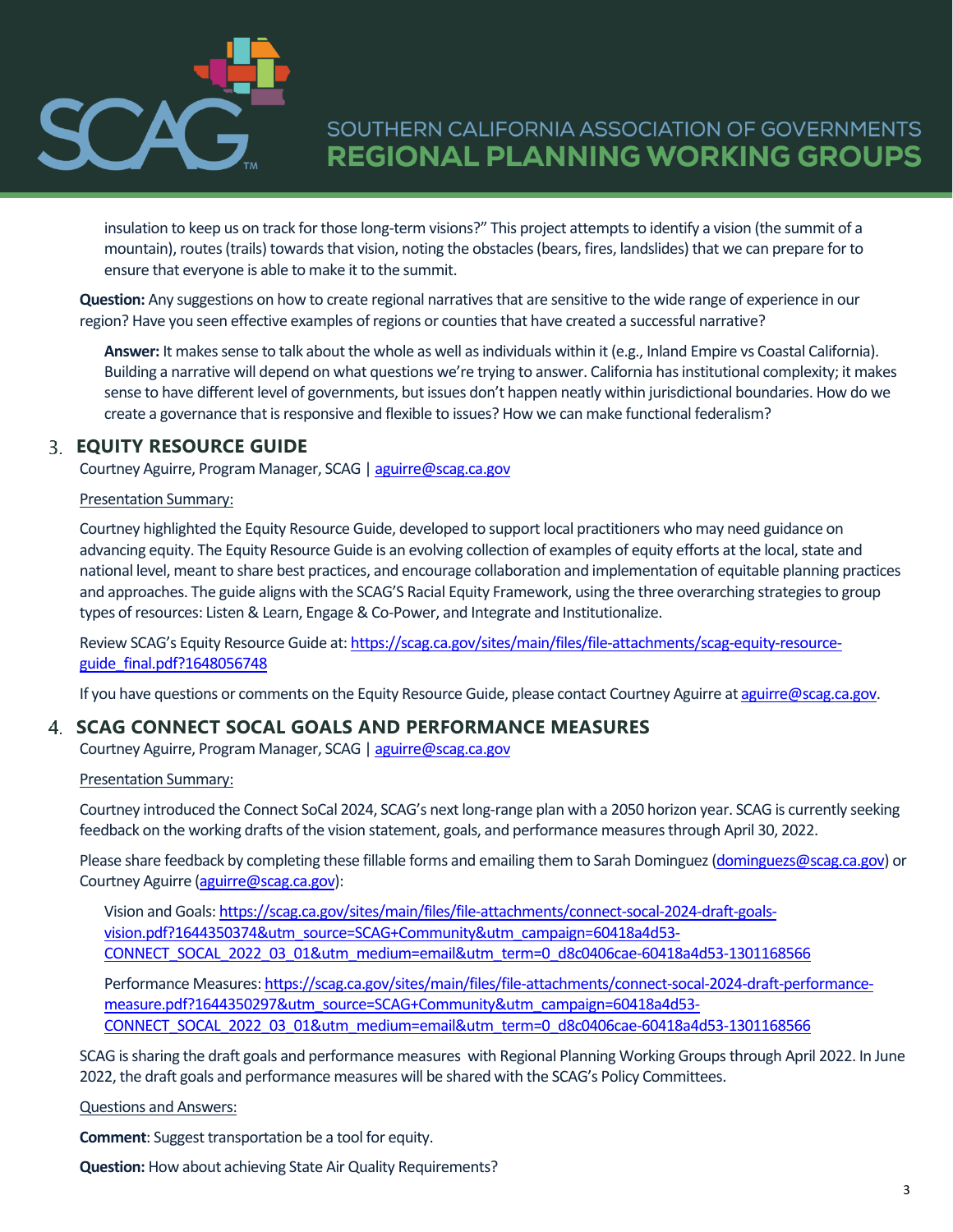

**Answer:** We conduct rigorous analysis of air quality, and that analysis is a part of our performance measures for plan evaluation and ongoing monitoring.

### **SCAG BASELINE CONDITIONS UPDATE**

Anita Au, Senior Regional Planner, SCAG | [au@scag.ca.gov](mailto:au@scag.ca.gov)

#### Presentation Summary:

Anita presented updates on the Racial Equity Baseline Conditions Report. In March 2021, SCAG published the first Racial Equity Baseline Conditions Report in an effort to better understand the state of disparities and inequities across the SCAG region. The report featured twenty-six equity indicators grouped under the four Connect SoCal goals: Economic Vitality, Healthy and Complete Communities, Mobility and Environment. Analysis challenges and limitations included defining indicators, data feasibility and availability, and accessing disaggregated data.

Anita shared that the 2022 update would include updating the list of indicators, enhancing the data by using 1-year 2020 data and 10-year trend data at the county- and regional level, and overlapping the Baseline Conditions equity indicators with the Equity Analysis indicators.



\*Blue italicized text are proposed topic areas to be added and red italicized text are proposed topic areas to be removed.

Read the Racial Equity Baseline Conditions Report (March 2021) here[: https://scag.ca.gov/sites/main/files/file](https://scag.ca.gov/sites/main/files/file-attachments/racialequitybaselineconditionsreport_03242021revision.pdf?1616695824)[attachments/racialequitybaselineconditionsreport\\_03242021revision.pdf?1616695824](https://scag.ca.gov/sites/main/files/file-attachments/racialequitybaselineconditionsreport_03242021revision.pdf?1616695824)

SCAG invites your feedback on the Baseline Conditions update! Please send any questions or comments to Anita Au at [au@scag.ca.gov.](mailto:au@scag.ca.gov)

#### **SCAG EQUITY ANALYSIS APPROACH (FORMERLY ENVIRONMENTAL JUSTICE ANALYSIS)**

Anita Au, Senior Regional Planner, SCAG | [au@scag.ca.gov](mailto:au@scag.ca.gov) Annaleigh Ekman, Assistant Regional Planner, SCAG [| ekman@scag.ca.gov](mailto:ekman@scag.ca.gov)

Presentation Summary: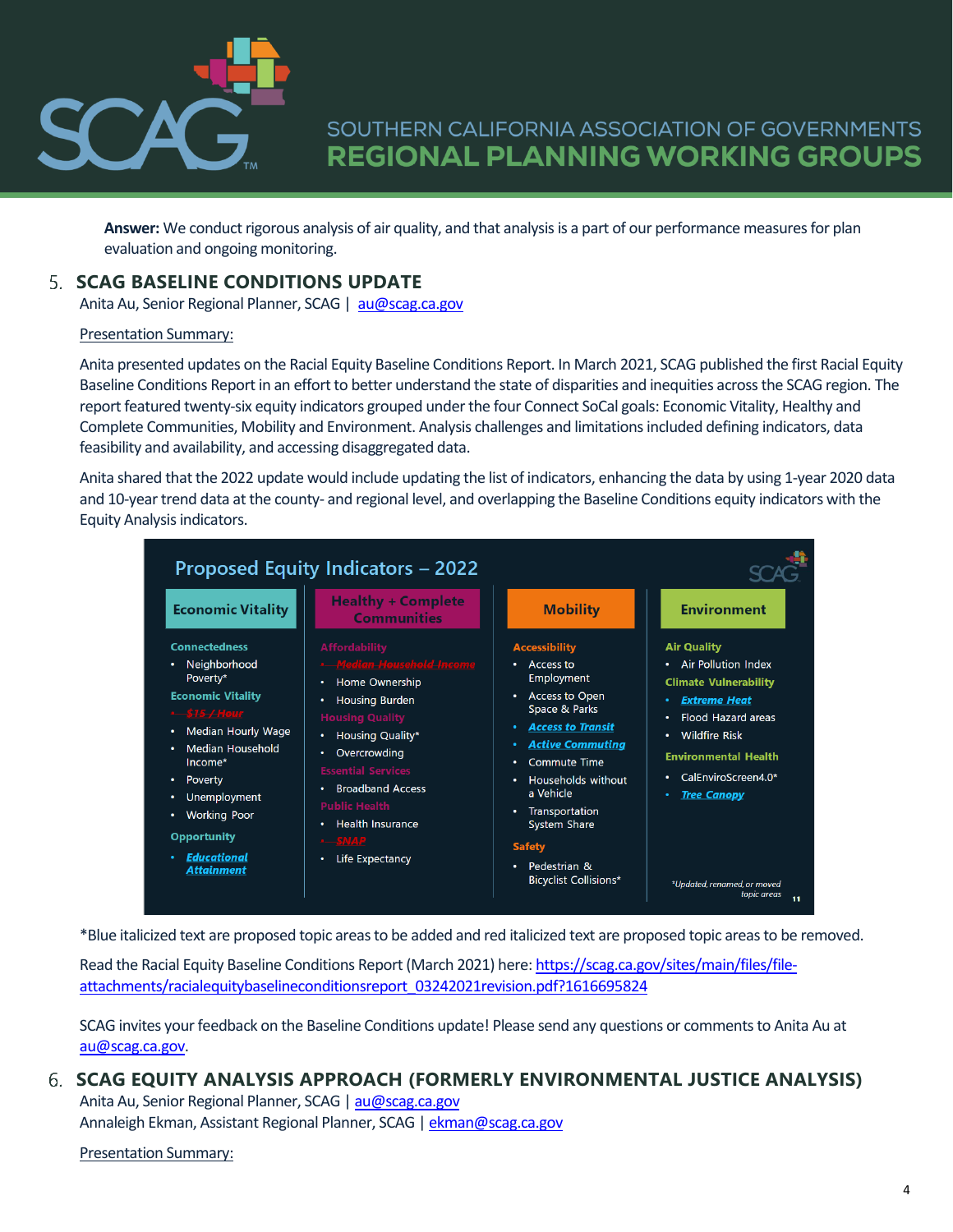

Anita and Annaleigh presented the proposed Equity Analysis Approach (formerly the Environmental Justice Analysis). The proposed approach involves a shift from an environmental justice (EJ) analysis to an equity analysis to better characterize the work SCAG has already done in past EJ Technical Reports, incorporate equity into the analysis, and enhance and consolidate performance indicators. The Federal Council on Environmental Quality's [Climate and Economic Justice Screening Tool,](https://screeningtool.geoplatform.gov/en/cejst#3/33.47/-97.5) Caltrans' forthcoming Transportation Equity Index, the California [Office of Environmental Health and Hazard Assessment's](https://oehha.ca.gov/calenviroscreen)  [CalEnviroScreen](https://oehha.ca.gov/calenviroscreen) tools were considered for alignment on federal and state equity efforts.

The 2024 Equity Analysis will feature a streamlined methodology, consolidating the existing three populations and three community into two populations(i.e., People of Color and Low-Income Households), and one community (i.e., Prioritized Equity Populations and Areas [PEPAs]) to conduct analysis on. SCAG's slides provide more detail on the proposed methodology to determine PEPAs.

There are fourteen (14) performance indicators proposed for the 2024 Equity Analysis, and are categorized under the four Connect SoCal Goals: Economy, Communities, Mobility and Environment. See proposed indicators on slide image below.

| <b>Proposed Equity Performance Indicators - 2024</b>                                                                                                                                                                                          |                                                                                                                |                                                                                                                                                                                                                                                               |                                                                                                                                                                      |
|-----------------------------------------------------------------------------------------------------------------------------------------------------------------------------------------------------------------------------------------------|----------------------------------------------------------------------------------------------------------------|---------------------------------------------------------------------------------------------------------------------------------------------------------------------------------------------------------------------------------------------------------------|----------------------------------------------------------------------------------------------------------------------------------------------------------------------|
| <b>Economy</b>                                                                                                                                                                                                                                | <b>Communities</b>                                                                                             | <b>Mobility</b>                                                                                                                                                                                                                                               | <b>Environment</b>                                                                                                                                                   |
| • Revenue Sources<br>In Terms of Tax<br>Burdens*<br>• Investments vs.<br><b>Benefits</b><br>• Geographic<br><b>Distribution of</b><br><b>Transportation</b><br><b>Investments</b><br>• Impacts from<br>Mileage-Based<br>User Fee <sup>*</sup> | • Jobs-Housing<br>Imbalance $*$<br>· Neighborhood<br>Change and<br>Displacement*<br>• Rail-Related<br>Impacts* | • Accessibility to<br>Employment,<br>Services, and<br>Parks $*$<br>• Active<br><b>Transportation</b><br>Hazards $*$<br>• Travel Time and<br><b>Travel Distance</b><br><b>Savings</b><br>Share of<br>$\bullet$<br><b>Transportation</b><br><b>System Usage</b> | • Resilience and<br><b>Climate</b><br>Vulnerabilities $*$<br>• Emissions<br><b>Impacts</b><br>Analysis*<br>Noise Impacts *<br>٠<br>• Public Health<br><b>Impacts</b> |
| * = indicator with notable data or methodology modifications<br>24                                                                                                                                                                            |                                                                                                                |                                                                                                                                                                                                                                                               |                                                                                                                                                                      |

Read the Connect SoCal 2020 EJ Technical Report here[: https://scag.ca.gov/sites/main/files/file](https://scag.ca.gov/sites/main/files/file-attachments/fconnectsocal_environmental-justice.pdf?1602625867)[attachments/fconnectsocal\\_environmental-justice.pdf?1602625867](https://scag.ca.gov/sites/main/files/file-attachments/fconnectsocal_environmental-justice.pdf?1602625867)

SCAG invites your feedback on the proposed methodology and performance indicators for the Equity Analysis. Please send any questions or comments to Anita Au a[t au@scag.ca.gov](mailto:au@scag.ca.gov) or Annaleigh Ekman a[t ekman@scag.ca.gov.](mailto:ekman@scag.ca.gov)

#### Questions and Answers:

**Question:** For railroads, will you differentiate between freight and passenger rail? Assume that there would be a different in particulate matter (PM) emissions that are worth considering as well as other issues (e.g., noise).

**Answer:** We are not currently differentiating freight and passenger rail but we are working closely with passenger rail and goods movement staff to improve these indicators.